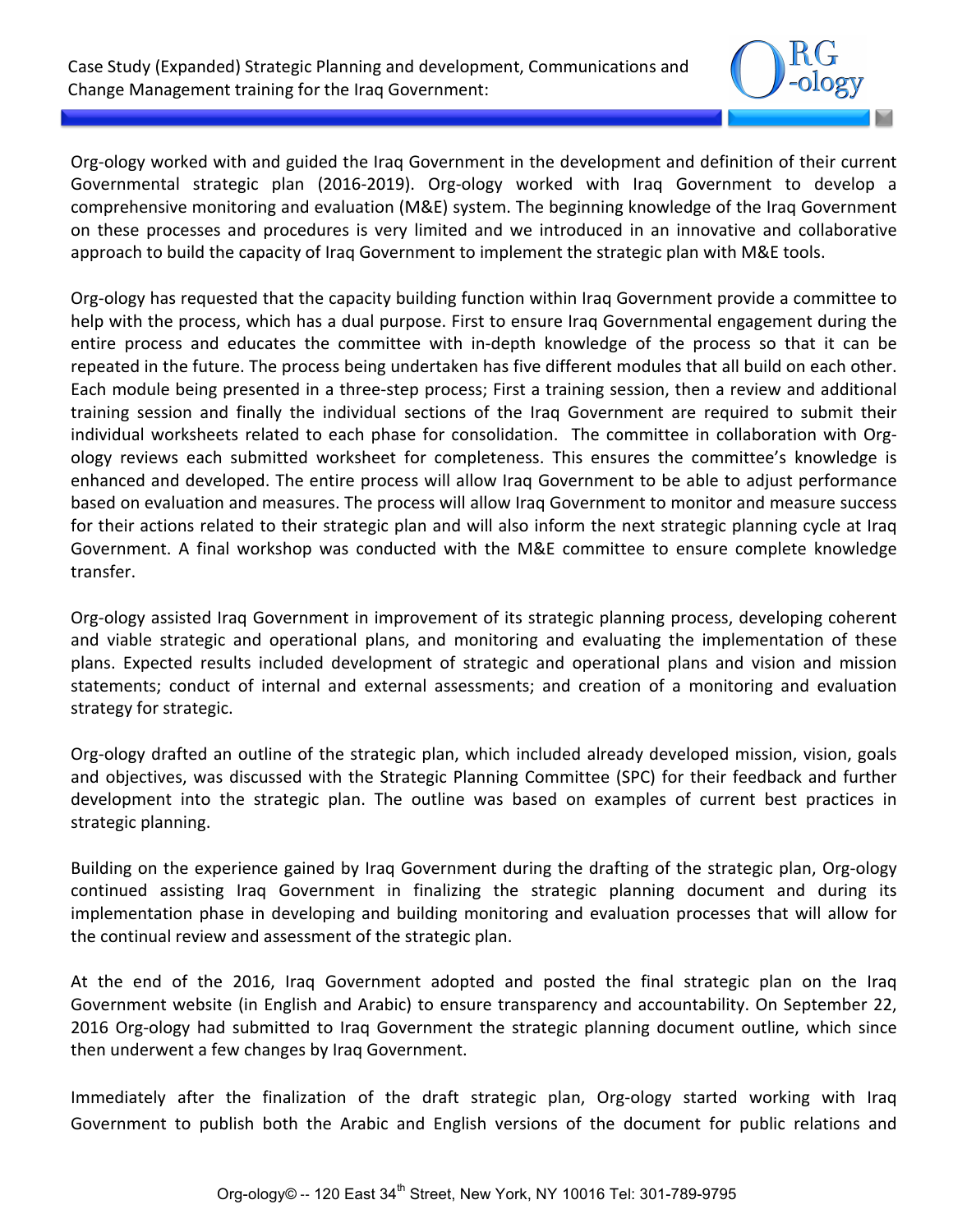information purposes. Org-ology will work with Iraq Government to plan for wide dissemination of the strategic plan in both printed form and electronic media.

Building on the experience Iraq Government gained during the drafting of the strategic plan, and following adoption and publication of the plan, Org-ology continued assisting Iraq Government in developing and building monitoring and evaluation processes that allowed for the continual and sustained review and assessment of the strategic plan.

Sustainable institutional capacity to conduct strategic and operational planning is built upon the bedrock of a solid monitoring and evaluation (M&E) tools. Review and evaluation is an ongoing process that is necessary to encourage continuous improvement, and provide evidence of the impact of Iraq Government's activities and an informed basis for decision-making and future planning.

Org-ology has developed the basic concept of country-led M&E and practical on-the-job training for M&E tool use. Org-ology has also prepared and submitted to the Chief Executive Officer (CEO) a concept of the M&E workshops to be conducted in the next quarter. Participants will include members of the Strategic Planning Committee (SPC), staff from the Iraq Government Capacity Building Department (CBD) and members from other departments, such as the Public Outreach Department (POD).

Org-ology is assisting the Iraq Government M&E committee in deploying custom indicators for the Iraq Government strategic plan, as well as development of systems and procedures for operationalizing the M&E plans. Org-ology developed and provided Iraq Government with the "Foundational Building Blocks for the Iraq Government Monitoring and Evaluation Process" document. This methodology allows for the building and transfer of knowledge and processes during the M&E and strategic planning process, namely the tracking of progress of the strategic plan's implementation.

Org-ology continued to work with Iraq Government to further cascade the plan development down to the division and section levels within Iraq Government. The following model and methodology was approved by Iraq Government as the baseline processes to be followed in the development and training of Iraq Government staff towards the M&E goal.

Org-ology has with the assistance of the M&E committee completed the training and collection of the data from the first 4 phases (see below). Training over The M&E committee is currently working with Org-ology (through mentoring, coaching, training and monitoring) to analyze the data and develop the findings and recommendations for each phase as well as a M&E dashboard for the second phase.

Overall this first cycle of the repeatable monitoring and evaluations was a very useful and productive first step. The process that was undertaken had five different modules that all build on each other. Each module is presented in a three-step process. First a training session, then a review and additional training session and finally the individual sections of the Iraq Government are required to submit their individual worksheets related to each phase for consolidation. During this process over 180 individuals went through this multistep process (total training attendees was 577). Each submitted the monitoring and evaluations committee in collaboration with Org-ology reviewed worksheet for completeness. This ensures the committee's knowledge is enhanced and developed. The entire process allows Iraq Government to be able to adjust performance based on evaluation and measures. The repeatable process will allow Iraq Government to monitor and measure success for their actions related to their strategic plan and will also inform the next strategic planning cycle at IRAQ GOVERNMENT. Not all modules were validated but the process was followed and the knowledge of the process was transferred for future use.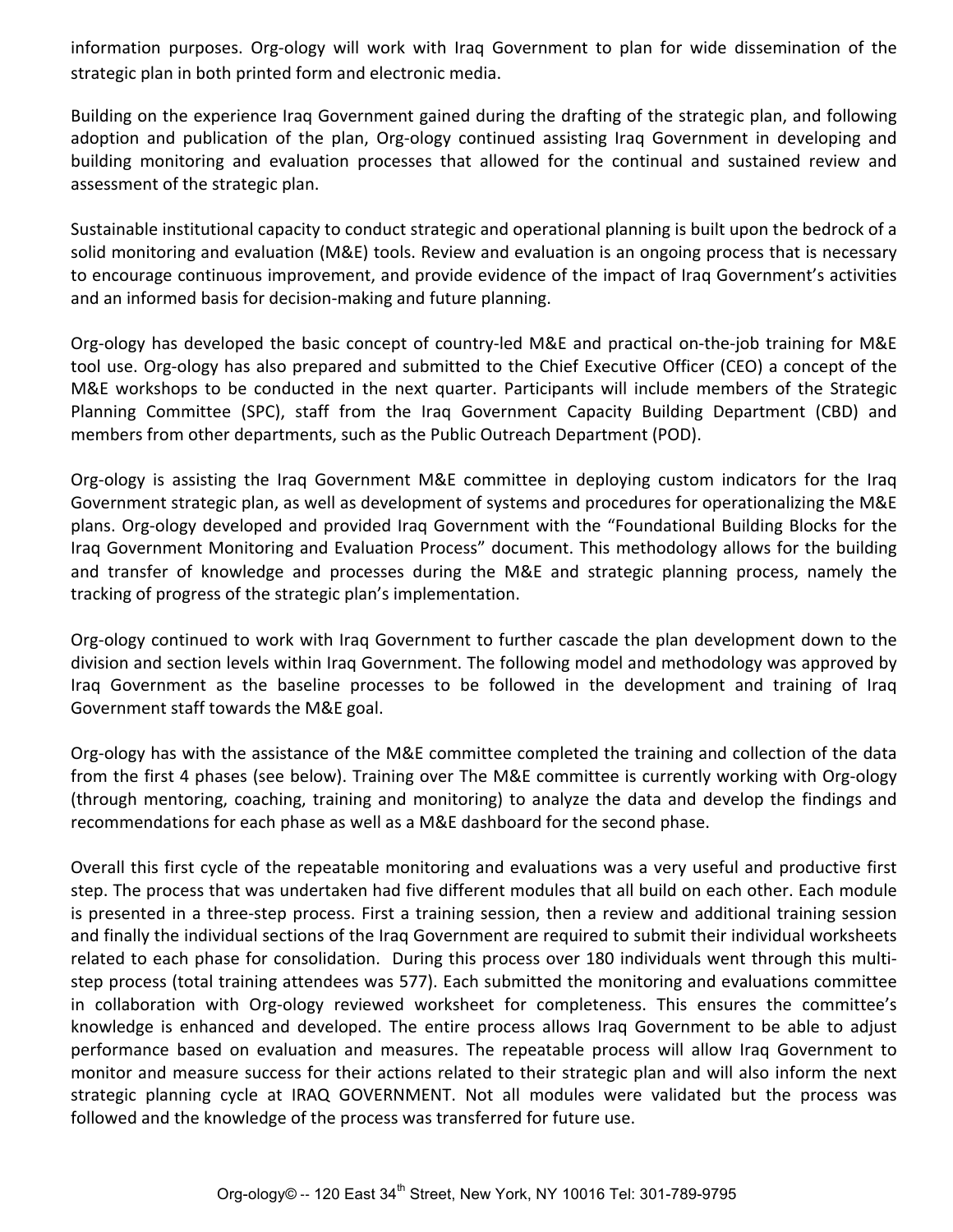## **Monitoring and Evaluation Process Phases:**

**Phase 1:** The Iraq Governmental Strategic Alignment (OSA) is an invaluable tool to help the leadership of the Iraq Government as well as the Iraqi leadership staff to engage in an evaluation process and ensures alignment of functions that are areas of possible efficiency improvement and have linkage to the strategic plan and mission execution.

**Phase 2:** The Baseline System Assessment (BSA) is an invaluable tool to help the Iraq Government engage in an unbiased evaluation of processes and functions and define the current level of success as well as the future state and identify areas of possible efficiency improvement and linkage to the strategic plan, goals and mission execution. This phase will also develop the initial dashboard for monitoring current and future progress.

**Phase 3:** The Iraq Governmental Monitoring and Evaluation Design (OMED) is a process that develops an Iraq Governmental view into and around the actions and interactions of the Iraq Government strategic goals and activities and allows the Iraq Government to make informed future decisions. This includes internal and external connections, pressures and influencers. This process may also show potential gaps or weaknesses within the Iraq Governmental environment.

**Phase 4:** The Performance Cultural and Communications (PCC) is a proven process that outlines and develops a guide for Iraq Government to take the appropriate actions to ensure Iraq Governmental interactions are successful during the mission execution process and the informed Iraq Governmental decisions are adopted and integrated effectively and efficiently.

**Phase 5:** The Roadmap to the Future is the driving process document that will ensure the Iraq Government achieves continued success well into the future. The processes and methodology have always ensured continued growth and development of the Iraq Governments. Strategy and mission change may change, but with a roadmap that is well defined and executable the challenges can be mitigated.

The final Org-ology activity was conducting a final workshop to ensure the participants had a complete understanding of the processes and procedures and tools available to continue the monitoring and evaluation of Iraq Government against their strategic plan. This workshop focused the information on the monitoring and evaluation committee members made up from employees of IRAQ GOVERNMENT from the capacity building department, public outreach department and the Leadership education institute. There was a 65% increase in the knowledge and understanding of the information and a complete transfer of knowledge.

There were 22 participants, 3 female (monitoring and evaluations committee members) from all activities within the government. There was a good mix of participants which perform various functions within Iraq Government and the monitoring and evaluation committee the which lead to very good discussions around procedures, processes, tools to support the monitoring and evaluation of the Iraq Government strategy.

## **Best practices**

Strategic Planning: Org-ology worked with Iraq Government to develop a comprehensive monitoring and evaluation (M&E) system. The beginning knowledge of the Iraq Government on these processes and procedures is very limited and were introduced in an innovative and collaborative approach to build the capacity of Iraq Government to implement M&E tools. Org-ology has requested that the capacity building function within Iraq Government provide a committee to help with the process, which has a dual purpose.

First to ensure Iraq Governmental engagement during the entire process and educates the committee with in-depth knowledge of the process so that it can be repeated in the future. The process being undertaken has six different models that all build on each other. Each module is being presented in a three-step process. First a training session, then a review and additional training session and finally the individual sections of the Iraq Government are required to submit their individual worksheets related to each phase for consolidation. The committee in collaboration with Org-ology reviews each submitted worksheet for completeness. This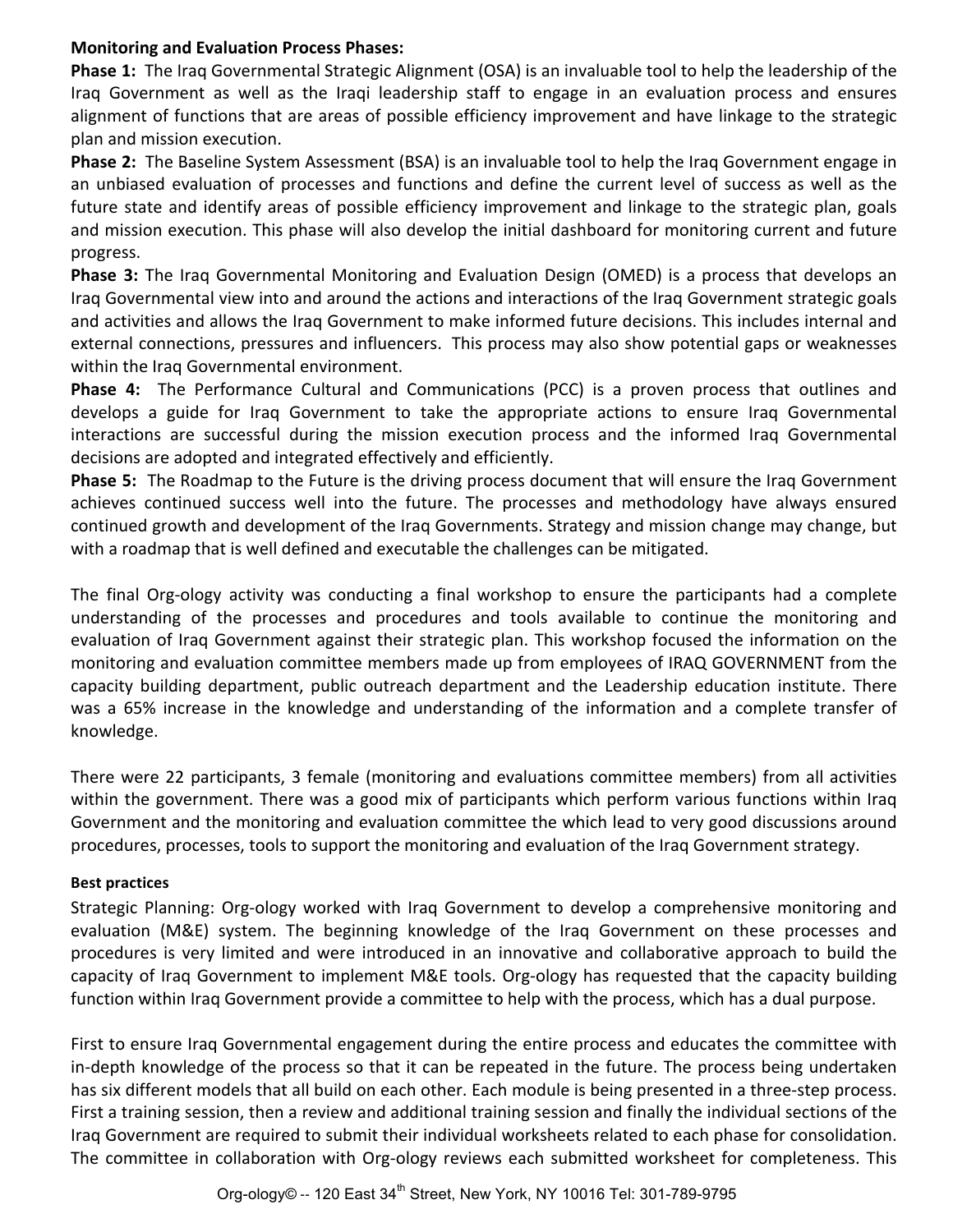ensures the committee's knowledge is enhanced and developed. The entire process will allow Iraq Government to be able to adjust performance based on evaluation and measures. The process will allow Iraq Government to monitor and measure success for their actions related to their strategic plan and will also inform the next strategic planning cycle at Iraq Government. A final workshop was conducted with the M&E committee to ensure complete knowledge transfer.

## Task 2 Communications and Change Management Planning:

Org-ology worked with Iraq Government to implement communications planning and Change Management developed their understanding of the communications planning process. This was done utilizing an innovative process that combined collaboration and engagement during the entire process which was both well received and ensured Iraq Governmental buy-in. Iraq Government has personnel and units devoted to the management of the implementation of the communications plan and Change Management which met to define and design the communications and Change Management matrix in collaboration with Org-ology. Irag Government coordinated the development of a communications and Change Management committee, which took ownership of the repeatable process and conducted a review of the implementation plan to include all internal and external stakeholders driven by the national office.

The credibility of Iraq Government as the institution for managing activities depends on its ability to proactively present itself to the media and to other stakeholders. To enhance its ability to do so, Org-ology has worked with Iraq Government on the development of a communications and change management plan. The communications and change management plan was publicly launched during 2016-2017. This would provide a workable strategy, an accountability and feedback mechanism for stakeholders and an opportunity for Iraq Government to demonstrate its achievements.

Therefore, Org-ology continued to work with and support Iraq Government on the development of the communications plan. In particular, Org-ology continued to assist Iraq Government in developing and managing effective strategic relationships with Leadership stakeholders. Org-ology encouraged Iraq Government to reach out to representatives of the electorate for feedback and consultation on effectiveness of the proposed communications plan.

Iraq Government developed a communications and change management planning committee AKA Communications Committee (CC). It was agreed that the Committee would be formed as per the recommendations of the communications strategy workshop held in January 2016. Building relationships with external stakeholders became the first priority of the communications committee.

Org-ology continued to work with and support Iraq Government on the development of a communications plan. Org-ology has supported Iraq Government in the development of a process to identify, develop and monitor an Iraq Governmental communications methodology, which is repeatable and sustainable.

Following a submission of the communication objectives paper drafted by Org-ology, Iraq Government developed an outline of mechanisms to implement communication and to nominate members of the communication committee. The established committee consists of an Iraq Government Commissioner responsible for communication, the public outreach department director and the capacity building department director. It has been decided that, to avoid any confusion with the overall Iraq Government strategic plan, the strategic communication plan should be referred to as the "communication plan."

Org-ology worked with the head of the Iraq Government communications committee to review the draft CC charter and discuss the action process methodology and next steps. The meeting participants also planned a follow on meeting schedule and plan to address concerns and opportunities for interactions in the future. Org-ology facilitated a number of the CC meetings to review and approve the charter and action process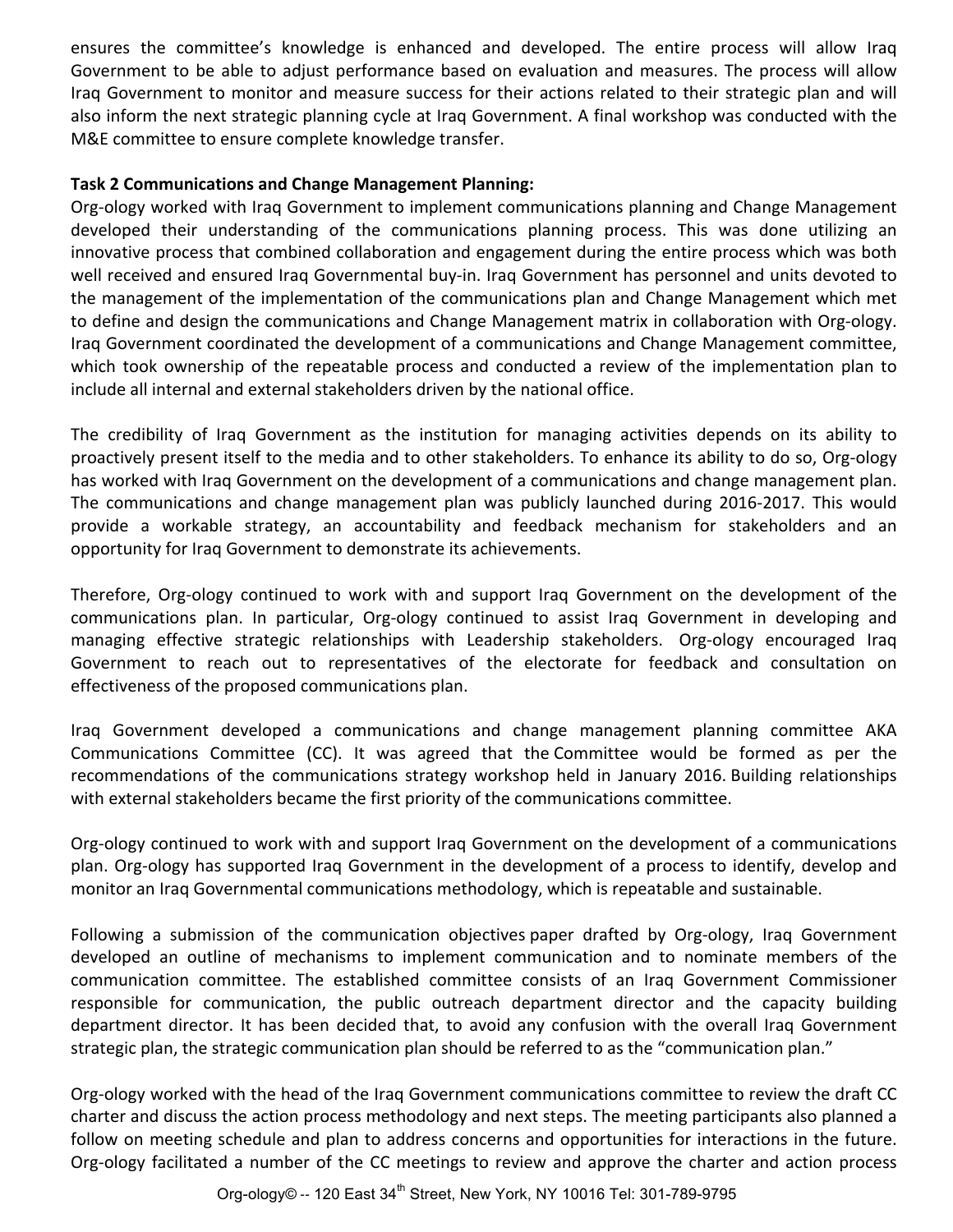methodology. Org-ology and CC members agreed to draft an agenda for subsequent meetings with stakeholders and to set up a regular scheduled weekly meeting of the committee.

Org-ology implemented the communications committee-planning workshop in Erbil. The goal of the workshop was to finalize the communication plan by bringing together the primary Iraq Government communications committee members and members of the public outreach sections at the GEOs. Also, the workshop aimed to align the communications plan with Iraq Government's strategic goals and the communications committee goals and ensure that ownership of specific tasks and next steps were established. The workshop was attended by a total of 32 participants (of whom five were female) from the national office and GEOs.

Org-ology supported Iraq Government in improving and enhancing relations with the media. On February 14, 2016 Org-ology, in cooperation with Iraq Government, conducted the media conference in Baghdad with 42 participants (including four women) representing the Iraqi Journalists Association; the Communications and Media Commission; the Iraqi Journalists Right Defense Association; and various media outlets. The conference began with a panel presentation of three white papers with recommendations and observations related to potential actions and interactions between the media and Iraq Government in future election cycles. The panel then opened up to discussions with the participants related to their papers and development of further recommendations.

Org-ology continued to work with and support Iraq Government on the development of the communications plan. Org-ology has supported Iraq Government in the development of a process to identify, develop and monitor an Iraq Governmental internal and external communications methodology, which is repeatable and sustainable. 

Through the continued use of the framework of the communication plan, which was developed by the Communications Committee (CC) in coordination with Org-ology, the participants continued to develop their input for the plan by identification of current and future activities and stakeholders.

Org-ology attended all regular meetings of CC to discuss the recommendations from the CC and information received from the GEO's. The GEO's provided 48 specific communication activities, which were rated and ranked by the number of GEO's requesting the same or like type of activity. The committee defined projects and activities for possible future implementation: 1) a training program, to be implemented in conjunction with the Leadership Education Institute (LEI), targeting new journalists and media members in order to introduce them to Iraq Government's work, regulations, and procedures; and 2) a training program to target political entities (PEs) representatives about Iraq Government procedures. This along with another 36 recommendations from the CC, which were also rated and ranked. This became the basis for the communications plan recommendations and activities.

On June 20, 2016 Org-ology delivered the CC the communications plan to Iraq Government that outlined 7 specific initial recommendations as well as discussed the challenges such as the lack of a specific budget for various implementation activities. All activities and recommendations were ordered by cost, time resources needed, human resources needed and benefit measure. The recommendations were also aligned with the results of the Iraq Government conducted 2014 public opinion survey of voting-age citizens in Iraq.

On July 29, 2016 the Iraq Government Board of Commissioners (BoC) approved the final report and analysis associated with the communications committee work in the form of the communications plan. They accepted the plan in its entirety and have taken specific action on one of the recommendations to build a data base of stakeholders and continue to populate and verify the information to ensure accurate and timely communications can be sustained in the future.